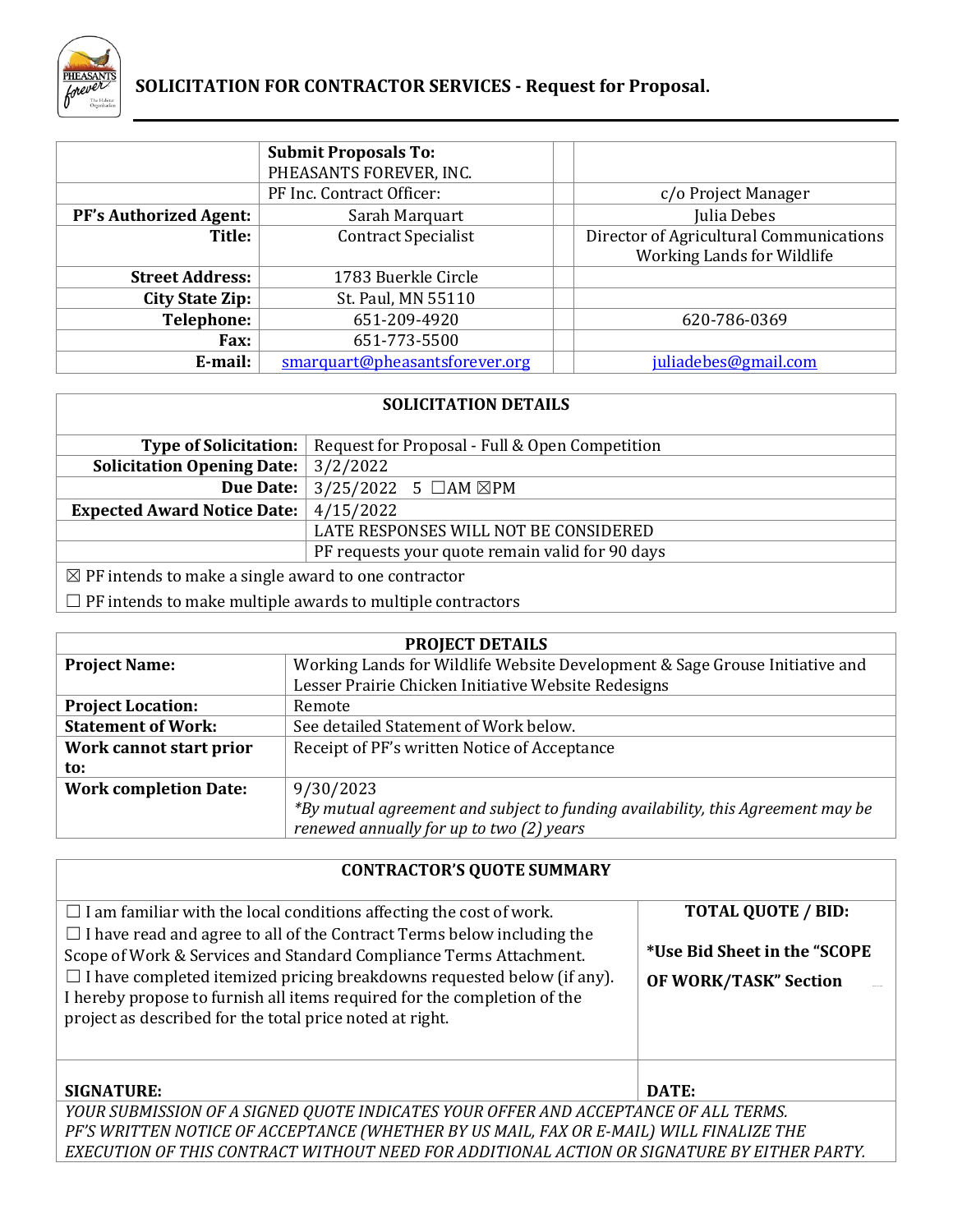| <b>SCOPE OF WORK &amp; SERVICES</b>                                                   |                                                                                                                                                                                                                                                                                                                                                                                                                                                                                                            |  |
|---------------------------------------------------------------------------------------|------------------------------------------------------------------------------------------------------------------------------------------------------------------------------------------------------------------------------------------------------------------------------------------------------------------------------------------------------------------------------------------------------------------------------------------------------------------------------------------------------------|--|
| <b>Type of Services:</b>                                                              | Working Lands for Wildlife (WLFW) is accepting proposals to design and develop a new<br>organizational website (wlw.org) and revamp two existing websites<br>(sagegrouseinitiative.com and lpcinitiative.org).                                                                                                                                                                                                                                                                                             |  |
| <b>Licenses</b><br>Required:                                                          | If any of the activities described in this Solicitation require specific licenses or<br>certifications, your application for the activity indicates you have the required certification<br>to perform the work. Please include copies of any licenses or certificates held to apply any of<br>the practices in this Scope of Work.                                                                                                                                                                         |  |
| Plans, Maps, or<br><b>Documents</b><br><b>Incorporated into</b><br>this Solicitation: | The following are attached and incorporated into this Solicitation:<br>N/A                                                                                                                                                                                                                                                                                                                                                                                                                                 |  |
| <b>Reports</b><br>Required:                                                           | N/A                                                                                                                                                                                                                                                                                                                                                                                                                                                                                                        |  |
| <b>Questions:</b>                                                                     | All inquiries and all correspondence concerning this solicitation should be submitted to<br>the Project Manager listed on the first page. Contractors should contact only the Project<br>Manager issuing the solicitation about any aspect prior to contract award.                                                                                                                                                                                                                                        |  |
| <b>Site Inspection:</b>                                                               | $\boxtimes$ There are no site inspections for this project.                                                                                                                                                                                                                                                                                                                                                                                                                                                |  |
| <b>Factors</b><br><b>Considered in</b><br>awarding the<br>$contract(s)$ :             | 1. Qualifications<br>2. Past work or reputation<br>3. Price<br>4. Industry experience<br>5. References                                                                                                                                                                                                                                                                                                                                                                                                     |  |
| <b>Insurance</b><br><b>Requirements:</b>                                              | In addition to the applicable provisions under the Additional Contract Terms section<br>below, the following insurance requirements also apply:                                                                                                                                                                                                                                                                                                                                                            |  |
|                                                                                       | 1. Contractor will procure and maintain, until all of Contractor's obligations are<br>satisfied, insurance against claims for injury to persons or damage to property<br>which may arise from or in connection with the performance of the work<br>hereunder by the Contractor, Contractor's agents, representatives, employees or<br>subcontractors.                                                                                                                                                      |  |
|                                                                                       | 2. The insurance requirements herein are minimum requirements for this Contract<br>and in no way limit the indemnity covenants contained in this Contract. PF in no<br>way warrants that the minimum limits contained herein are sufficient to protect<br>Contractor from liabilities that might arise out of the performance of the work<br>under this Agreement by the Contractor, its agents, representatives, employees or<br>subcontractors, and Contractor is free to purchase additional insurance. |  |
|                                                                                       | Contractor will provide:<br>3.                                                                                                                                                                                                                                                                                                                                                                                                                                                                             |  |
|                                                                                       | Field Service Contractors conducting restoration or enhancement field<br>a.<br>work will provide:<br>i. Certificate of Insurance for Commercial General Liability Insurance<br>with minimum coverage as indicated below.                                                                                                                                                                                                                                                                                   |  |
|                                                                                       | ii. Additional Insured Endorsement with:                                                                                                                                                                                                                                                                                                                                                                                                                                                                   |  |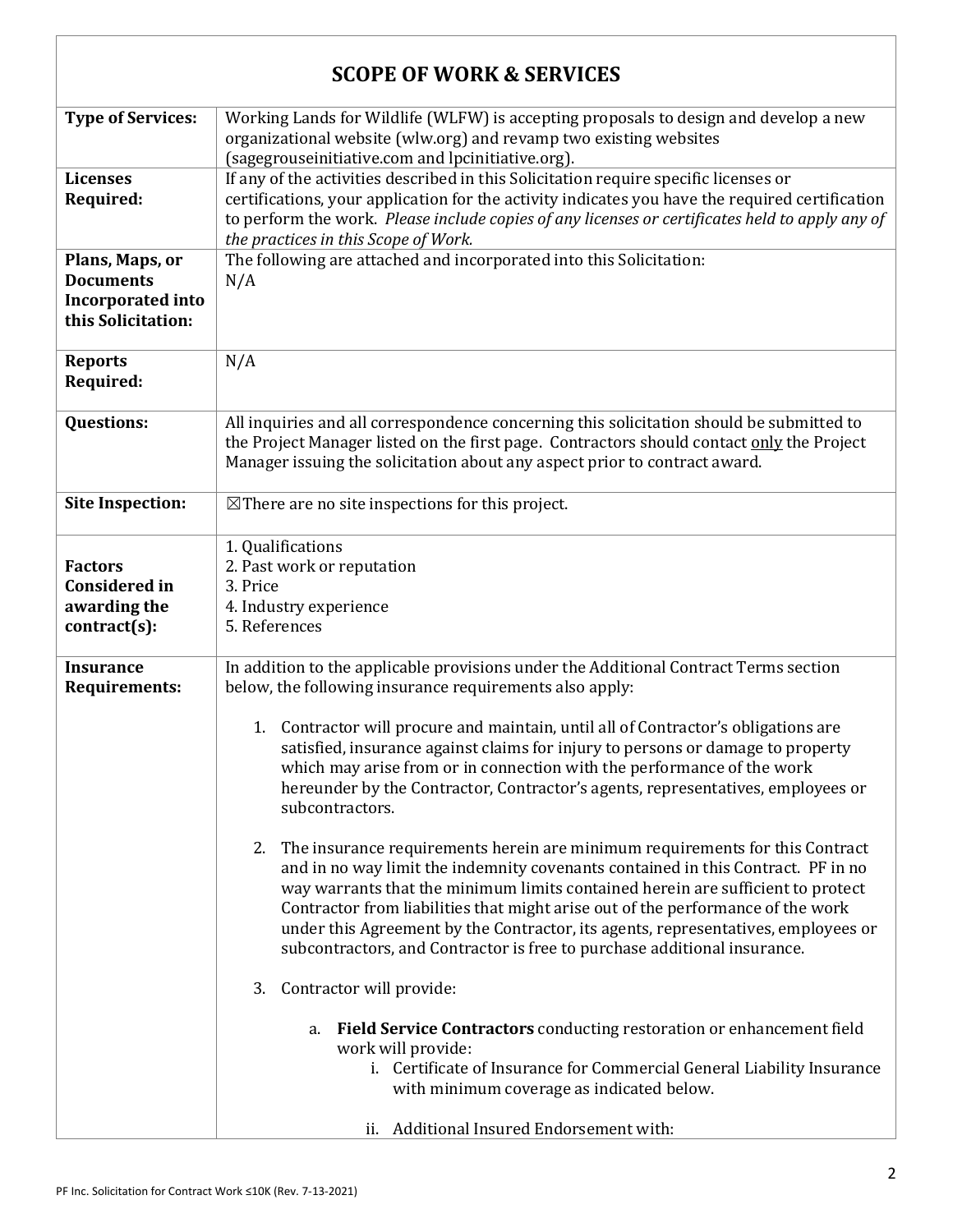| 1. Reference to the policy number and the insured as they                                                                                                                                                                                                                                                                                                                                               |
|---------------------------------------------------------------------------------------------------------------------------------------------------------------------------------------------------------------------------------------------------------------------------------------------------------------------------------------------------------------------------------------------------------|
| appear on the certificate.<br>2. Reference to the additional covered party as "Pheasants"                                                                                                                                                                                                                                                                                                               |
| Forever, Inc., its members, subsidiaries, directors & officers,                                                                                                                                                                                                                                                                                                                                         |
| agents, and employees individually and collectively"                                                                                                                                                                                                                                                                                                                                                    |
|                                                                                                                                                                                                                                                                                                                                                                                                         |
| iii. Certificate holder should be listed on certificate as:                                                                                                                                                                                                                                                                                                                                             |
| PHEASANTS FOREVER, INC. 1783 Buerkle Circle, St. Paul, MN                                                                                                                                                                                                                                                                                                                                               |
| 55110                                                                                                                                                                                                                                                                                                                                                                                                   |
| iv. The following Minimum Coverage levels are required for the<br>following types of work.                                                                                                                                                                                                                                                                                                              |
| $\Box$ Restoration / Enhancement hand tools only                                                                                                                                                                                                                                                                                                                                                        |
| \$500,000 per occurrence / \$1,000,000 aggregate                                                                                                                                                                                                                                                                                                                                                        |
| $\Box$ Restoration / Enhancement - power tools or heavy equipment                                                                                                                                                                                                                                                                                                                                       |
| \$1,000,000 per occurrence / \$2,000,000 aggregate                                                                                                                                                                                                                                                                                                                                                      |
| $\Box$ Prescribed Burning                                                                                                                                                                                                                                                                                                                                                                               |
| \$1,000,000 per occurrence / \$2,000,000 aggregate                                                                                                                                                                                                                                                                                                                                                      |
| 4. If Contractor receives a cancellation notice from an insurance carrier providing<br>coverage for activities in this agreement, Contractor agrees to notify PF within 5<br>business days by providing a copy of the cancellation document, unless<br>Contractor's policy(s) contain a provision stating that coverage will not be<br>cancelled without at least 30 days advance written notice to PF. |
| Contractor will provide a certified copy of the insurance policy(s) at PF's request.<br>5.                                                                                                                                                                                                                                                                                                              |
| The failure of PF to collect the certificate of insurance for the policies required will<br>6.<br>not constitute a waiver of the insurance requirements by PF.                                                                                                                                                                                                                                          |
| Failure of Contractor to carry adequate insurance will not relieve Contractor of<br>7.<br>their liability or duty to indemnify PF.                                                                                                                                                                                                                                                                      |
|                                                                                                                                                                                                                                                                                                                                                                                                         |
| <b>SCOPE OF WORK / TASKS</b>                                                                                                                                                                                                                                                                                                                                                                            |

# **WLFW Website Development and SGI and LPCI Website Redesigns**

#### **Description of Project:**

Working Lands for Wildlife (WLFW) is accepting proposals to design and develop a new organizational website (wlfw.org) and revamp two existing websites (sagegrouseinitiative.com and lpcinitiative.org).

# **Scope of Work:**

Working Lands for Wildlife (WLFW) is the USDA Natural Resources Conservation Service's (NRCS) premier approach for conserving America's working lands to benefit people, wildlife, and rural communities. Popular with the agricultural community, more than 7,400 producers teamed up under WLFW and conserved over 10 million acres, an area more than triple the size of Yellowstone National Park.

WLFW communications for the western United States since 2018 has been limited to existing digital assets, including the websites for the Sage Grouse Initiative (SGI) (https://www.sagegrouseinitiative.com/) and Lesser Prairie-Chicken Initiative (LPCI) (https://www.lpcinitiative.org/), a monthly SGI newsletter and various social media channels under these names. While these communications outlets have been effective, they are aging.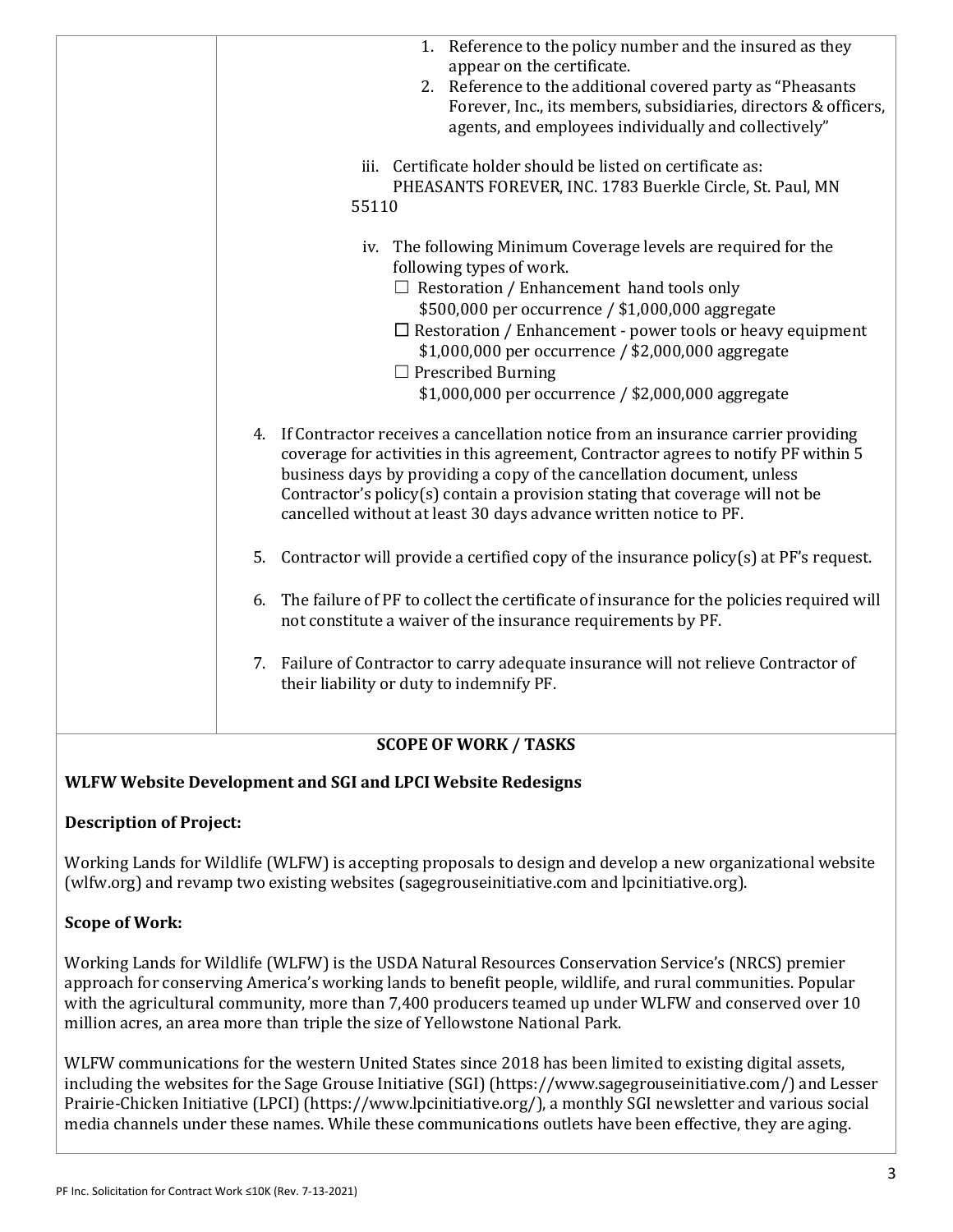A new website will provide an online hub to serve as a "train station" that would provide a centralized location for stakeholders and target audiences to find general information about WLFW and then select pathways to the appropriate next steps for action - whether that is the USDA Service Center locator (where landowners can find where they can contact for assistance) or information specific to a geography like the sagebrush or Great Plains grassland biome, threats facing these ecosystems, focal wildlife species like sage grouse or the lesser prairiechicken, scientific evaluations, and other resources. The new digital assets will be developed in conjunction with USDA standards. The existing SGI and LPCI websites will also need to be modernized, especially with regard to mobile responsiveness, security, and accessibility.

The main point of contact will be the WLFW Communications Coordinator, who is responsible for all content management on the websites.

The prices quoted should be inclusive to the three sections of work outlined below. If price excludes certain fees or changes, a detailed list of excluded fees with explanation must be provided.

# **Task 1: New Website Development**

Create a flexible, up-to-date website that is easy to maintain and viewable by desktop and mobile devices. The new WLFW website (wlfw.org) will serve as a central hub of information on all WLFW initiatives in sagebrush country, the Great Plains, the Desert Southwest, and other future areas of work with substantial linkages - where appropriate - to USDA NRCS web properties. The website will also provide a central location to direct producers, NRCS field staff and others to the various resources that WLFW has helped created or helps maintain.

The SGI and LPCI websites will remain separate web identities – linked to from this central hub – but will be streamlined. Doing so preserves the great resources on these sites but connects these individual assets back to the larger approach.

Desired Website Features:

- Multipress Wordpress with customized templates.
	- o New website to serve as the "hub" website wlfw.org.<br>
	o Redesigned and streamlined website for sagegrousein
	- Redesigned and streamlined website for sagegrouseinitiative.com that connects to main wlfw.org site. This website should have separate branding from the main site but look and feel should stay within WLFW visual standards.
	- o New streamlined website for lpcinitiative.org that connects to main wlfw.org site. This website should have separate branding from the main site but look and feel should stay within WLFW visual standards.
- Customized back-end dashboards within the Wordpress multipress that provide easy and intuitive navigation and use by WLFW website administrators.
- User-selectable, predefined templates that dictate layout, color schemes and fonts.
- Coding that allows for content posted to the WLFW website to be filtered and automatically appear on the subsidiary SGI and LPCI websites. Examples include posts (newsletter stories, publication alerts), staff directory and other resources.
- Site navigation that provides clear paths for varied target audiences to access information relevant to them.
- Integrate with WLFW social media channels.
- Follow WLFW branding guidelines.

#### Requirements:

- Meet federal requirements for mobile responsiveness, security, and accessibility.
- Utilize responsive design with the latest technologies to provide a consistent user interface across all devices.
- Ability to set up quick redirects for wlfw.org URLs to both internal and external URLs.
- Include resources page for logos, branding guidelines and web style guide.

Project Expectations: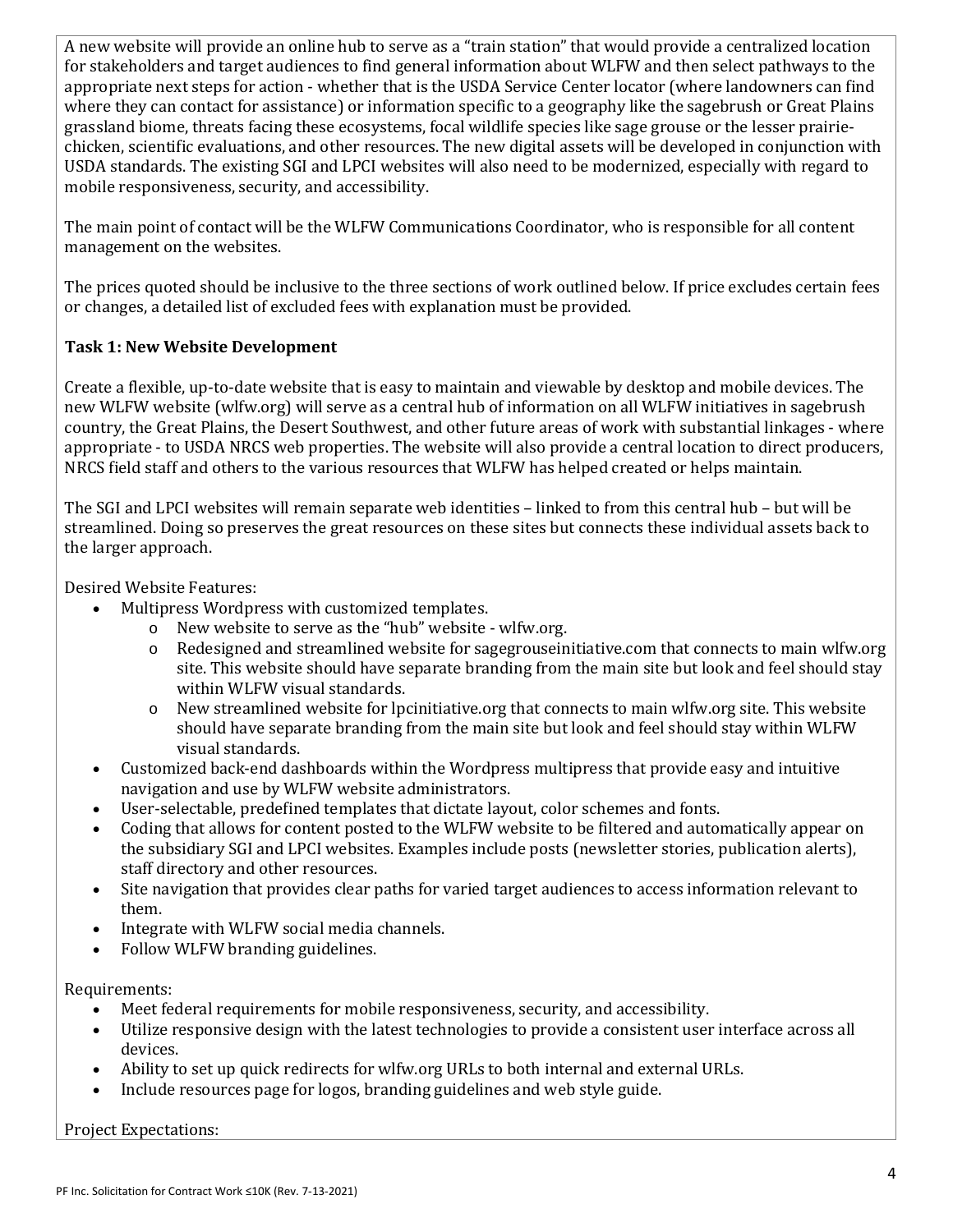• Contractor will lead content transfer from existing web properties (sagegrouseinitiative.com and lpcinitiative.org) to new web properties. This will require converting substantial amounts of existing content in coordination with the WLFW communications coordinator and other WLFW contractors.

#### **Task 2: Website Maintenance**

Contractor will be responsible for maintaining the three website properties (wlfw.org, sagegrouseinitiative.com, https://www.lpcinitiative.org/), including managing all third-party services, WordPress plugins, applications, scripts, and programs.

- Managing website hosting services, backup services, and domain name. Arrange for new host as needed.
- Run backups and copy to server monthly.
- Run regular updates for plugins and WordPress, and test site for functionality.
- Make simple modifications to scripts, templates, applications, and databases as needed.

Please break out the costs of ongoing hosting and maintenance in proposal for this RFP, including hourly rates for customer support.

#### **Task 3: Website Enhancements**

Contractor will help with enhancements as these sites are developed. Please include a general breakdown of the hourly rates associated with the costs of the following tasks in the RFP:

- Non-maintenance related website requests, including construction of new web pages, new microsites, or the installation of new features.
- Develop new functionality, sliders, pages, tools, plugins, etc., as requested. These projects will require new task orders, but an estimation of hourly cost should be included in the RFP.
- Make recommendations to help improve website SEO, design, branding, functionality, and user interface.

#### **Additional Information:**

The hours per month required depends on the efficiency and capabilities of the contractor and the number of requested changes by WLFW. The budget depends on what the lead team prioritizes as needs. Some years have a lower cost with basic maintenance, while others cost more to pay for website overhaul or designing new features.

**Along with your proposal, please submit examples of past work, outline of the proposed team that would be working on the website, details of your view of website design trends and must-haves. Please indicate your cost per task below.** 

#### **TOTAL QUOTE / BID:**

| DELIVERABLE:                    | UNIT:                       | UNIT PRICE: |
|---------------------------------|-----------------------------|-------------|
| Task 1: New Website Development | <b>Cost for Entire Task</b> |             |
| Task 2: Website Maintenance     | <b>Cost for Entire Task</b> |             |
| Task 3: Website Enhancements    | <b>Cost for Entire Task</b> |             |
| Additional Work outside of the  | <b>Hourly Rate</b>          |             |
| Scope of this RFP               |                             |             |
| Ongoing Hosting and Maintenance | <b>Hourly Rate</b>          |             |

Note: The successful Contractor(s) will be required to submit the documents outlined in paragraph 5. Preliminary Requirements below within 30 days of contract award.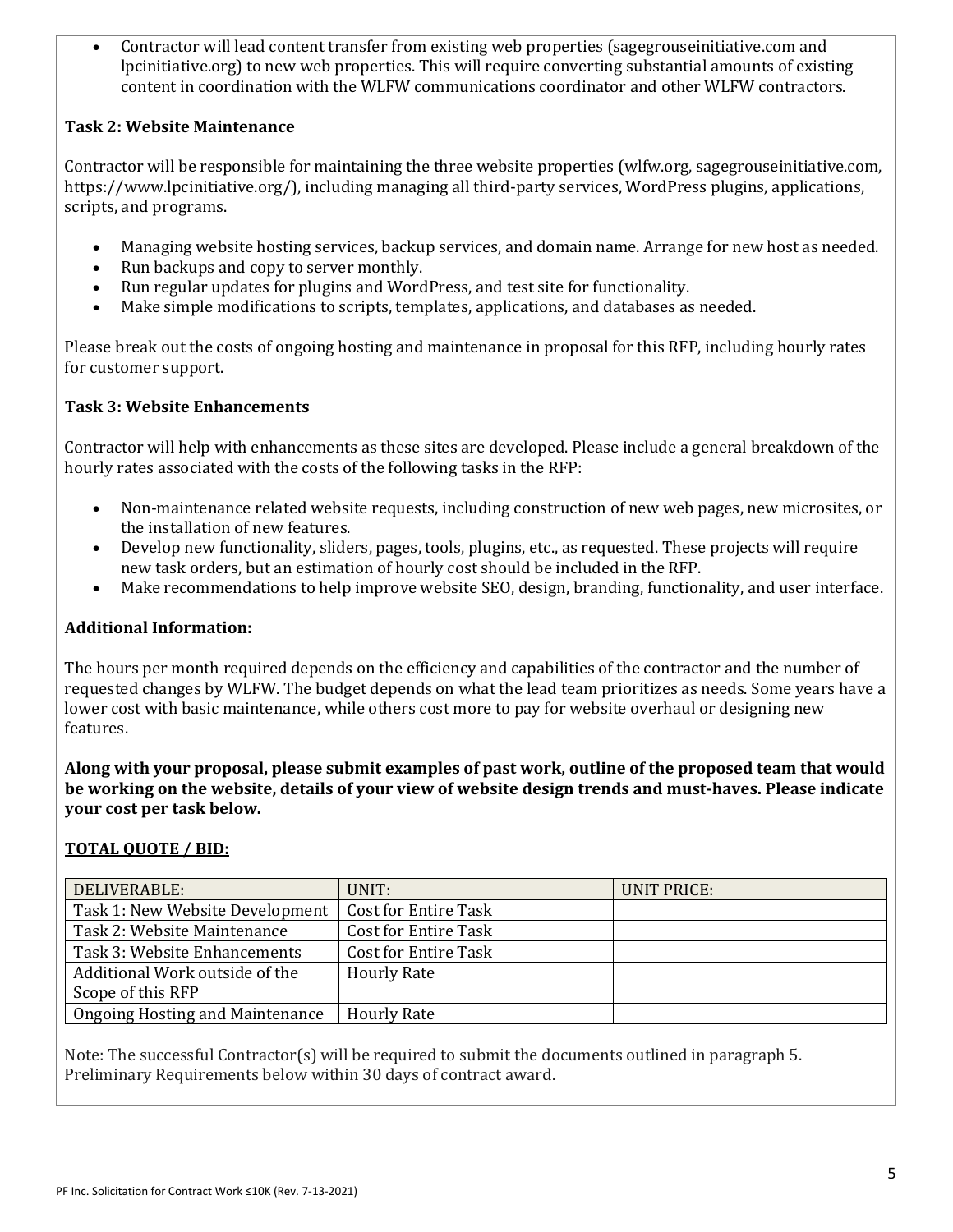# **PROPOSAL REQUIREMENTS**

#### **A. Submission Procedures**

- 1. Proposals may be submitted by mail or by e-mail.
- 2. Addressed to the Project Manager specified above.
- 3. Proposal must include all required forms and narrative sections described in this RFP. Incomplete applications will not be considered.
- 4. Include copies of any licenses or certificates held to apply any of the practices in this Scope of Work.
- 5. Do not include letters of support, endorsement, industry awards or recommendations.

#### **B. Submission Format**

- 1. Contractors shall submit proposals in response to this solicitation in English.
- 2. Please submit the following:
- 3. COMPLETED QUOTE SUMMARY (Page 1 Above)
- 4. COVER PAGE: Contractor should submit a cover page showing:
	- **i.** The Project Name & date submitted;
	- **ii.** Contractor's name, address, telephone, fax numbers, etc.
	- **iii.** Type of organization.
		- [] Sole proprietorship;
		- [ ] Partnership;
		- [] Corporate entity (not tax-exempt);
		- [] Corporate entity (tax-exempt);
		- [] Government entity (Federal, State, or local);<br>[] Other :
		- [ ] Other\_\_\_\_\_\_\_\_\_\_\_\_\_\_\_\_\_\_\_\_\_\_\_;
	- **iv.** Contact information Names, titles, telephone, fax number and email of the person(s) authorized to act on the Contractor's behalf in connection with this solicitation.
- 5. ANY OTHER DOCUMENTS AS REQUESTED IN SCOPE OF WORK & SERVICES

# **CONTRACT TERMS**

# **1. Confidentiality.**

During the period of performance Contractor may have access to private or confidential information owned or controlled by PF. This information may include records, processes and specifications owned / licensed or used by PF in connection with the operation of its business including, without limitation, processes, procedures, policies, methods, lists (of members, donors, chapters, customers, etc.) (collectively "PF Information"). Contractor and its agents and employees will:

- a. Use a reasonable degree of care to keep confidential all PF Information (using no less than the same degree of care which the Contractor uses to protect its own proprietary and confidential information); and,
- b. Obtain PF's prior written approval before copying, publishing or disclosing any PF Information to others, and will not authorize anyone else to copy, publish or disclose it to others, without PF's prior written approval; and,
- c. Apply this standard to any marketing materials, press releases or disclosures to other media outlets; and,
- d. Only make use of PF Information for the purpose of performing Contractor's obligations under this Agreement; and,
- e. Agree to return any PF Information to PF whenever requested.
- **2. No Minimum Quantity.** An award under this solicitation in no way obligates Pheasants Forever, Inc. to purchase any minimum quantity. Where job sheets or task orders are used, each job sheet / task order will stand on its own insofar as it obligates Pheasants Forever, Inc.

# **3. Evaluation & Selection.**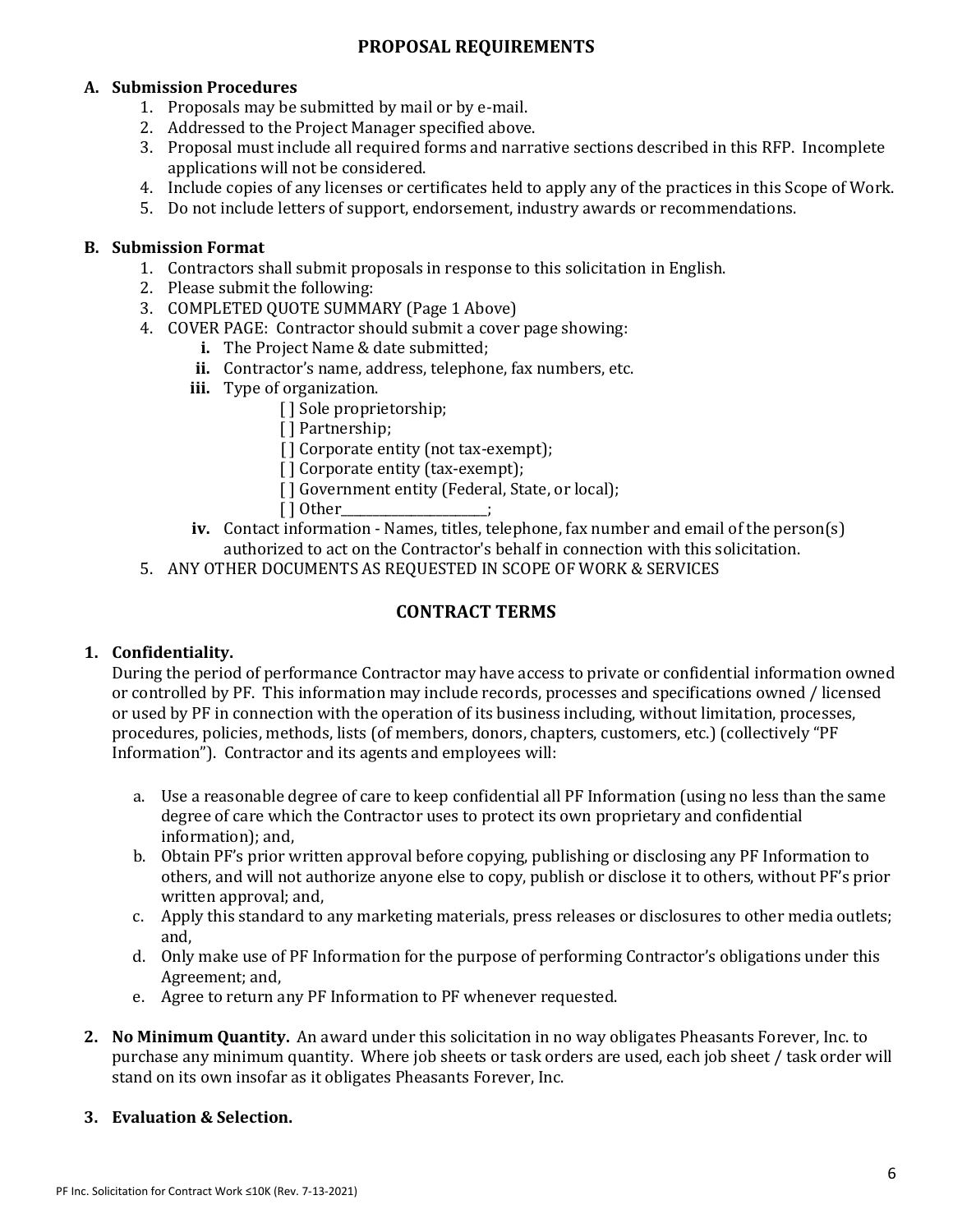- a. Pheasants Forever, Inc. will select a Contractor whose offer is most advantageous to Pheasants Forever, Inc., determined at its sole discretion.
- b. PF reserves the right to reject any and all offers for any reason whatsoever in PF's sole discretion; to waive immaterial project requirements; and to pursue purchasing in a manner that is in the best interests of PF.
- c. PF intends to evaluate quotes and award the contract(s) without discussions with Contractors (except for clarification purposes). Therefore, the Contractor's initial quote should contain the Contractor's best terms from a cost / price and technical standpoint.
- d. Unsuccessful vendors under this opportunity may submit a written request for information as to the winning bid and successful vendor. Information provided will pertain only to this opportunity.

### **4. Payments.**

Invoices and any supporting documentation should be submitted to the Project Manager. Payment will be made to Contractor only after receipt of an approved, itemized invoice and any other documentation required under the Scope of Work and Services (i.e.: seed mix information, etc.).

- a. Eligibility. Eligible expenses include those allowable expenses, incurred during the performance period, which are consistent with the Scope of Work and Services.
- b. Frequency. Payment will be processed no more frequently than monthly. Invoices are due within thirty (30) days of work completion and invoices for any work completed prior to June 30 must be submitted by July 15. Failure to submit invoices by these timelines may result in nonpayment. Contractor should submit all invoices to the Project Manager. Once PF Inc. receives an approved invoice from the Project Manager, payments will generally issue within 45 days.
- c. Documentation. Invoices must be itemized and include a brief description of services provided including the number of acres and the type of treatment, if any.
- **5. Preliminary Requirements.** Successful Contractor will submit the following to PF within 30 days of receipt of the award notice letter:
	- i. DUNS Number,
	- ii. SAM Registry,
	- iii. Completed and signed Form W9,
	- iv. Audited financial statements & Single Audit report (nonprofit organizations only).

*Please note that payments cannot issue until this documentation is provided.*

# **6. Standard Compliance Terms Attachment.**

The Parties agree that compliance with the Standard Compliance Terms attachment are incorporated by reference as part of this agreement, is binding on the parties. The contract will become null and void if a) Contractor is unable to comply with or show proof of compliance with the Standard Terms after the execution of the Agreement; or b) if Contractor becomes non-compliant during the period of performance and is unable to cure within a reasonable time.

Note: *If attachment is missing contact the contract officer or project manager listed above.*

# **7. Performance of Work & Services.**

- a. Both parties agree that Contractor has full control over the manner and means through which services will be performed, subject to meeting the standards required by PF and any agency partners, as defined in the attached Scope of Work and Services.
- b. Contractor warrants that no other agreement is violated by performing these services.
- c. Contractor agrees that work not meeting the standards required by PF will be corrected.
- d. Contractor warrants that no laws will be violated in performing any services.
- e. Contractor guarantees that s/he is competent to carry out the services which s/he has undertaken in this contract. Any material misrepresentation shall lead to immediate termination of this agreement.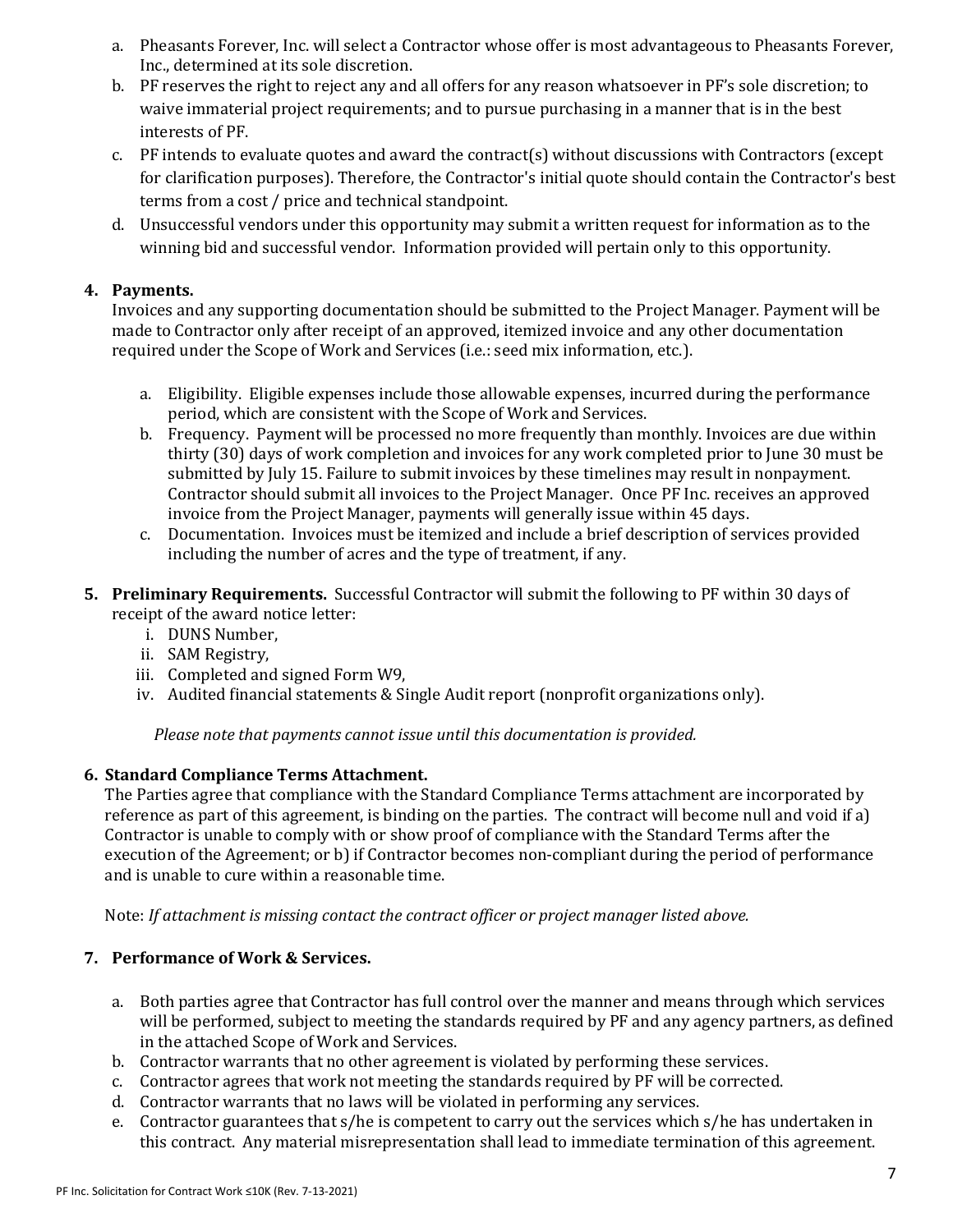### **8. Independent Contractor.**

This Agreement shall not render the Contractor an employee, partner, agent of, or joint venturer with PF or the affiliated agency(s) for any purpose. The Contractor is and will remain an independent contractor in relationship to PF or the affiliated agency(s). PF will not be responsible for withholding taxes with respect to the Contractor's compensation hereunder. The Contractor will have no claim against PF or the affiliated agency(s) hereunder or otherwise for vacation pay, sick leave, retirement benefits, social security, worker's compensation, health or disability benefits, unemployment insurance benefits, or employee benefits of any kind.

- a. Insurance. Contractor will carry any required liability insurance relative to any work or service performed for PF and will not be eligible for claims on PF's insurance policies.
- b. Tools  $&$  Equipment. The Contractor shall supply all equipment or tools or instruments needed to perform the services under this agreement except as occasionally required.
- c. Non-exclusivity. The Contractor's relationship to PF is non-exclusive and Contractor is free to engage in other work for other entities.
- d. Assistants. If the Contractor employs assistants to perform the services described above, all provisions in this Agreement including but not limited to indemnification shall be binding upon all assistants of the Contractor. Any payments to assistants of the Contractor to perform the services under this agreement must be paid by the Contractor. PF agrees that all directives or instructions to assistants will be communicated through the Contractor.
- e. No Agency. Contractor (including its officers, directors, employees and volunteers, if any) shall not hold itself out as agent, representative or employee of PF under any circumstance.
- **9. Copyrights & Intellectual Property.** The parties expressly agree that any work commissioned by PF which creates tangible or intangible property as a result of this Agreement is a work made for hire and that all copyrights vest in PF. The parties expressly agree that all ideas, know-how, data (including study results), and other intellectual property generated by PF or commissioned by PF through this Agreement will be the sole and exclusive property of PF. Inventorship will be determined in accordance with U.S. Patent laws.
- **10. Indemnification.** Contractor shall indemnify, defend and hold harmless PF (including its officers, directors, employees and volunteers) against any demands, claims, damages to persons or property, losses and liabilities including reasonable attorneys' fees (collectively "Claims") arising out of or caused by Contractor's (including its officers, directors, employees and volunteers acting on its behalf) acts or omissions in the execution, performance or failure to adequately perform Contractor's obligations under this Agreement. Contractor shall not have waived or be deemed to have waived, by reason of this paragraph, any defense which it may have with respect to such Claims.
- **11. Liability.** To the extent provided by law, each Party shall be liable for its own acts (including the acts of its officers, directors, employees and volunteers – if any – acting on behalf of the Party). In the event of any Claims arising out of the negligence of both the Contractor and PF, each party shall be responsible (including reasonable attorney's fees and costs) based upon its proportionate share of negligence.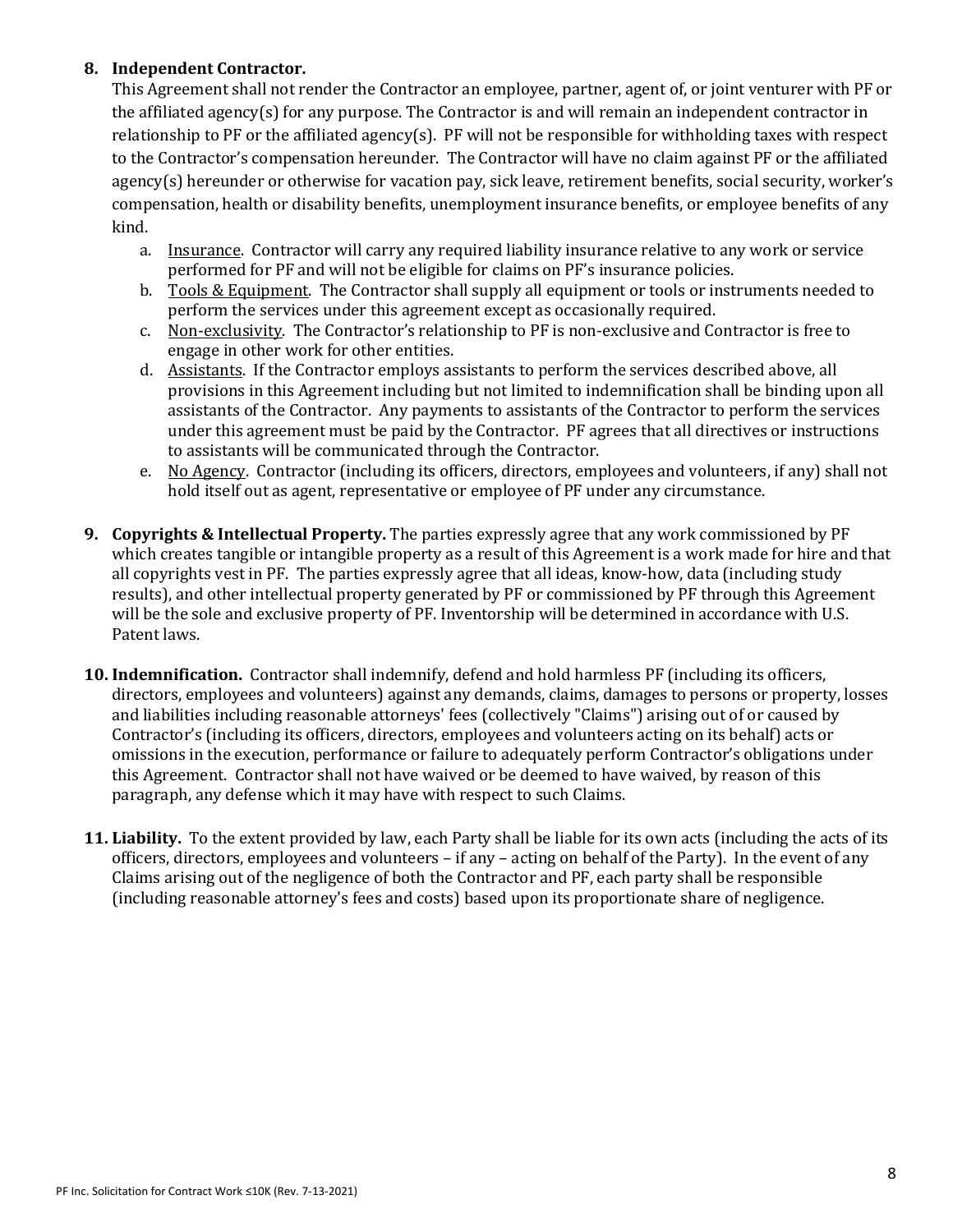#### **STANDARD COMPLIANCE TERMS ATTACHMENT**

#### **I. ACCOUNTS, AUDITS AND RECORDS**

- **(a)** Records Maintenance. Partner/Contractor agrees to maintain books, records, documents and other evidence pertaining to all costs and expenses incurred and revenues acquired under this Agreement to the extent and such detail as will properly reflect all costs and expenses for which reimbursement is claimed. These records will be maintained for a minimum period of three years after the final report is submitted.
- **(b)** Inspection. The books and accounts, documents, files and other records of Partner/Contractor directly pertaining to this Agreement, will at all times be available for examination, excerpt, transcription or audit by PF and/or the United States Government and its authorized representatives to determine the proper application and use of all funds paid to Partner/Contractor.
- **(c)** Disallowance. Partner/Contractor shall be responsible for reimbursing PF or the U.S. Government for a sum of money equivalent to the amount of any expenditure that may be disallowed related to the work or service Partner/Contractor has performed.
- **(d)** Administrative Requirements. The administration requirements cited in OMB Circulars and Federal Acquisition Regulations, as applicable, are incorporated by reference herein.

#### **II. REQUIRED ASSURANCES & CERTIFICATIONS**

If the firm is unable to comply with or show proof of compliance with the following provisions within 30 days of the award and throughout the duration of the award, then the contract with Partner/Contractor will become null and void. Partner/Contractor may cure within a reasonable time by demonstrating compliance.

- **(a)** Debarment and Suspension. Partner/Contractor certifies to the best of its knowledge and belief that it is not presently debarred, suspended, or proposed for department or declared ineligible for participation in Federal grants or contracts, in accordance with OMB guidelines. The Partner/Contractor also agrees to include the above requirements in any and all subcontracts into which it enters. The Partner/Contractor shall immediately notify the Contracting Officer if, during the term of this contract, Partner/Contractor becomes debarred. Pheasants Forever, Inc. may immediately terminate this contract by providing Partner/Contractor written notice if Partner/Contractor becomes debarred during the term of this contract.
- **(b)** Certification of Drug-Free Workplace. Partner/Contractor certifies that it has implemented appropriate policy in accordance with the Drug-Free Workplace Act of 1988.
- **(c)** Certification of Equal Employment Opportunity. The Partner/Contractor and any of our subcontractors, vendors, or business partners shall abide by the requirements of 41 CFR §§ 60-1.4(a), 60-300.5(a) and 60-741.5(a). These regulations prohibit discrimination against qualified individuals based on their status as protected veterans or individuals with disabilities, and prohibit discrimination against all individuals based on their race, color, religion, sex, sexual orientation, gender identity, national origin, national origin, and for inquiring about, discussing or disclosing compensation. Moreover, these regulations require that covered prime contractors and subcontractors take affirmative action to employ and advance in employment individuals without regard to race, color, religion, sex, sexual orientation, gender identity, national origin, disability or veteran status.
- **(d)** Copeland "Anti-Kickback" Act. For contracts in excess of \$2000 for construction or repair of public work, Partner/Contractor certifies compliance with the Copeland Act.
- **(e)** Certification Regarding Lobbying. Partner/Contractor certifies to the best of its knowledge and belief that no federal funds have been paid or will be paid, by or on behalf of Partner/Contractor, to any person for influencing or attempting to influence a federal officer or employee of any agency in connection with the awarding of any Federal Award.
- **(f)** Clean Air Act and Water Pollution Control Act If the contract exceeds \$100,000, then Partner/Contractor agrees to comply with all applicable standards, orders and regulations issued pursuant to the Clean Air Act (42 U.S.C. 7401 et seq.) and the Federal Water Pollution Control Act as amended (33 U.S.C. 1251 et seq.).
- **(g)** E-VERIFY. Partner/Contractor hereby certifies that it has used E-VERIFY to verify the employment eligibility of **all** employees working for Partner/Contractor. Individuals who are self-employed are exempt from E-Verify but must comply with related State statutes or regulations. Partner/Contractor understands and agrees that lawful presence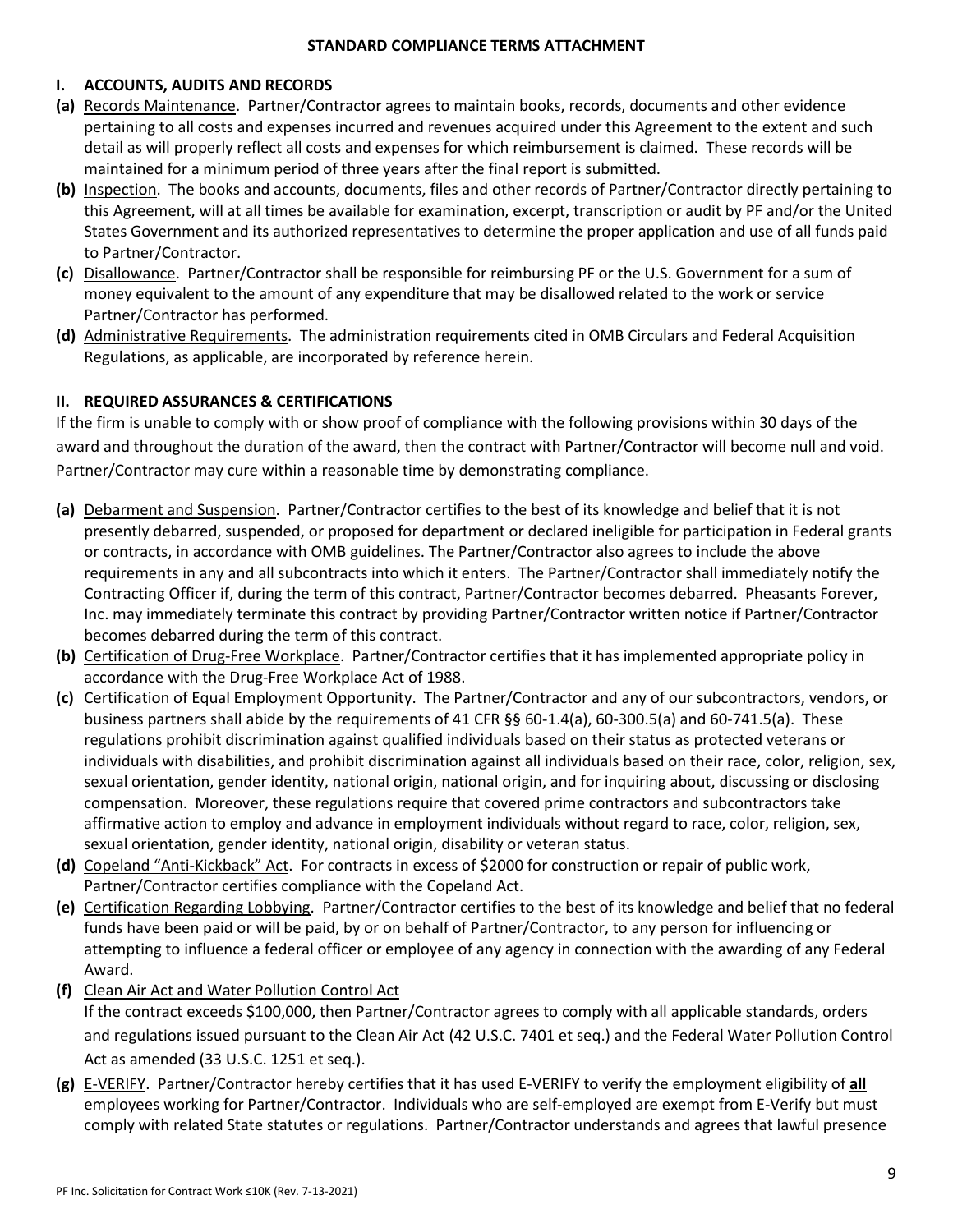in the United States is required by State and Federal law for employment under this Agreement and the Partner/Contractor may be disqualified or the contract terminated if lawful presence cannot be verified.

- **(h)** Employee Whistleblower Protection. Contractor agrees to comply with the United States Code (U.S.C.) 4712, Enhancement of Recipient and Subrecipient Employee Whistleblower Protection:
	- **i.** This contract, related subawards, and related contracts over the simplified acquisition threshold and all employees working on this award, related subawards, and related contracts over the simplified acquisition threshold are subject to the whistleblower rights and remedies established at 41 U.S.C. 4712.
	- **ii.** Recipients, their subrecipients, and their contractors awarded contracts over the simplified acquisition threshold related to this award, shall inform their employees in writing, in the predominant language of the workforce, of the employee whistleblower rights and protections under 41 U.S.C. 4712.
	- **iii.** The Contractor shall insert this clause, including this paragraph iii, in all subawards and contracts over the simplified acquisition threshold related to this award.
- **(i)** FFATA Compliance. Partner/Contractor agrees to comply with all FFATA requirements and to provide any information needed by PF to comply with reporting requirements under FFATA within 15 days of the contract award.
	- **i.** Partner/Contractor hereby agrees to provide a written statement to Pheasants Forever showing the total compensation of its top five executives within 15 days of the contract award; **OR**,
	- **ii.** Partner/Contractor hereby certifies that executive compensation information is already available through reporting to the SEC; **OR**
	- **iii.** Partner/Contractor hereby certifies that it receives *less than 80%* of its annual gross revenues from the Federal government *and* those revenues are *less than* \$25 million annually.
- **(j)** 2 CFR part 215.48 and Appendix A. As applicable, Partner/Contractor will comply with all other applicable terms required by 2 CFR part 215.48 and Appendix A, but not otherwise specified herein.
- **III. TRADEMARK.** The Pheasants Forever Inc. name, Quail Forever name, and all logos and websites are the exclusive property of Pheasants Forever, Inc. Contractors may not use Pheasants Forever or Quail Forever trademarks or materials without the express written permission of Pheasants Forever, Inc.

# **IV. OTHER TERMS**

- **(a)** Entirety & Amendment. This document contains the complete agreement between the parties and supersedes any prior oral or written agreements or warranties between the Parties. No other agreement, amendment, representation or understanding will be binding on the parties unless made in writing by mutual consent of both parties.
- **(b)** Default. Partner/Contractor's failure to comply with the terms and provisions of the Agreement will constitute a default. Upon default, Partner/Contractor will have a reasonable time to cure the default. PF will have the right to seek administrative, contractual or legal remedies. Also, PF will be entitled to recover all costs, expenses, and reasonable attorney's fees in obtaining specific performance or any other remedies as allowed by law. The election of one remedy will not constitute a waiver of any other available remedies.
- **(c)** Severability. If any term of this Agreement is severed as invalid or unenforceable by a court of competent jurisdiction, then that term will be deemed valid to the greatest extent possible and the remainder of this Agreement will continue as valid and enforceable.
- **(d)** Choice of Law & Forum. The parties agree this Agreement is governed by the laws of Minnesota and applicable Federal Laws and that any dispute in which direct negotiations fail will be finally resolved in a court of competent jurisdiction in the state of Minnesota.
- **(e)** Assignability. This Agreement may not be assigned without the written consent of PF. If the Agreement is assigned, all provisions of the Agreement will be binding on the successors or assigns.
- **(f)** Waiver. Failure to exercise, or any delay in exercising, any right or remedy provided under this agreement or by law will not constitute a waiver of that or any other right or remedy, nor will it preclude or restrict any further exercise of that or any other right or remedy.
- **(g)** Termination. As applicable, if at any time the underlying funding agreement is terminated, then this Agreement will also be automatically terminated as of the termination date of the underlying funding agreement. PF may terminate this Agreement at any time by thirty (30) days written notice to Partner/Contractor of intent to terminate. If Partner/Contractor is convicted of any crime or offense, fails or refuses to comply with the written policies or reasonable directive of PF, is guilty of serious misconduct in connection with performance under the Agreement, or